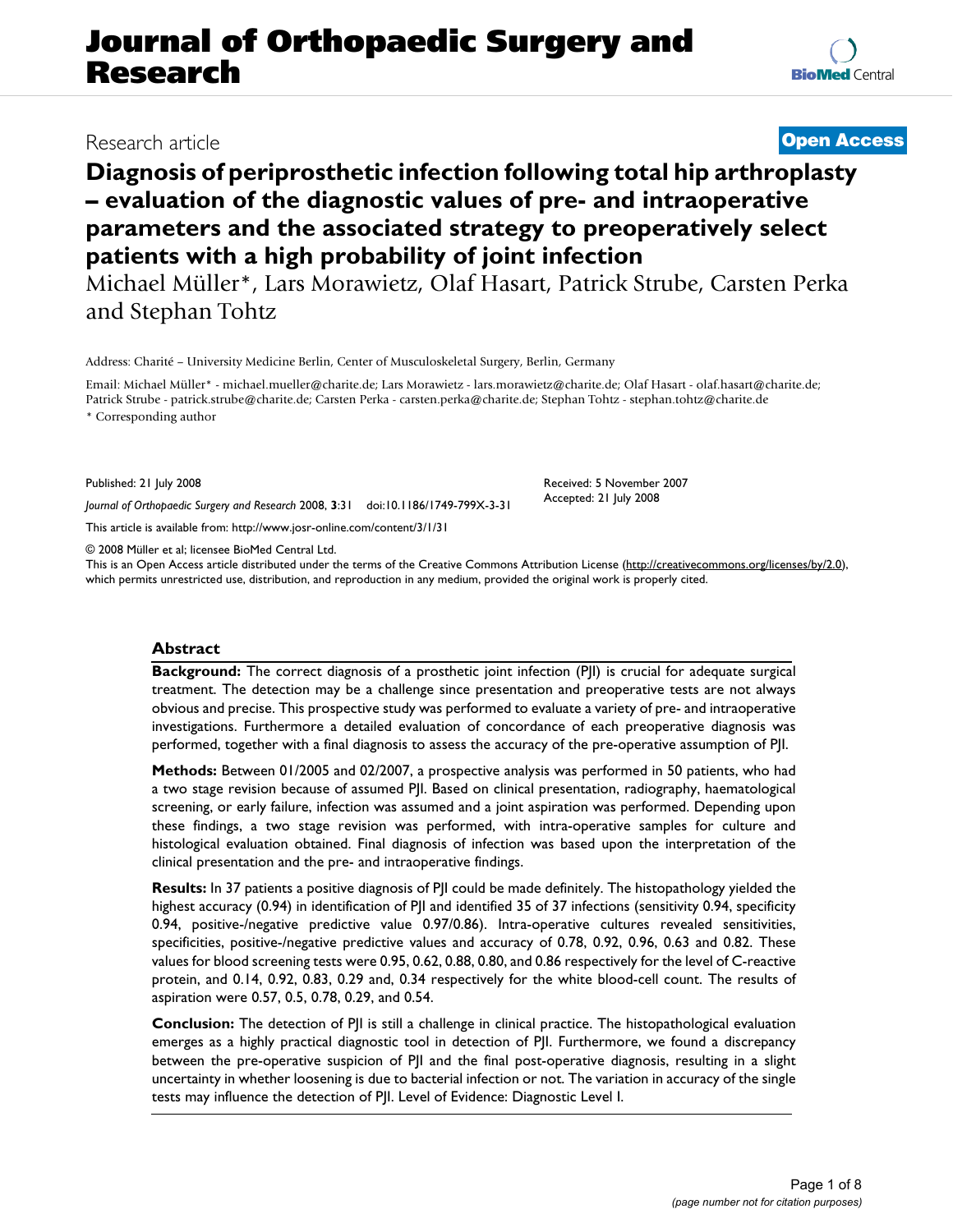#### **Background**

The diagnosis of periprosthetic joint infection (PJI) can present a challenge due to the fact that both clinical presentation and preoperative tests are not always obvious and precise. The clinical assessment depends strongly on the symptoms of fever, pain, and fistula. Frequently, persistent pain is the only symptom which is present [1]. Numerous preoperative tests for determination and diagnosis of a failed total hip replacement are available. These tests include haematological screening tests (measurement of the erythrocyte sedimentation rate, and the level of C-reactive protein, white blood-cell count,), aspiration of the hip joint, plain radiography, and radionuclide imaging studies. None of these tests is 100 percent reliable and are subject to a variable spectrum of false negative or false positive results [2]. A misdiagnosis has crucial consequences for the treatment and for the patient. In case of a misdiagnosed periprosthetic infection, revision of the prosthesis without appropriate débridement and antibiosis would keep a failed total hip replacement and risk an early failure. On the other hand a wrong assumption about periprosthetic infection caused by a false positive test, the patient has to undergo surgery which would be highly inadequate as a girdlestone operation (two stage revision) or a cemented revision (one stage revision).

Principal intraoperative tests include the histological evaluation and microbiological cultures of the periprosthetic tissue which have a high validity [3,4]. However the appropriateness of these tests in determining surgical treatment is limited due to the time required to allow for histological preparation and bacteria growth. Hence, final diagnosis of periprosthetic infection can not be made until a couple of days after surgery, when histological and microbiological results are available. Therefore, there is an occasional slight uncertainty whether the right treatment was accomplished.

The aim of this study was to compare pre- and intraoperative diagnostic tests including haematological screening, aspiration, histological evaluation, and microbacterial cultures and to investigate the diagnostic pathway for the detection of periprosthetic joint infection. Additionally, the accuracy of preoperative diagnosis of periprosthetic joint infection was evaluated by comparing preoperative selection with the final diagnosis.

#### **Methods**

#### *Patients and study design*

Between January 2005 and February 2007 a prospective analysis was performed in 50 patients (23 male, 27 female) in the mean age of 69 years (range, 46 – 84) who had a two stage revision because of the suspicion of periprosthetic total hip-joint infection.

Based on the following preoperative parameters, infection of the hip prosthesis was supposed [5,6]:

- clinical presentation of infection (Pain, fever, fistula)
- plain radiography

▪ haematological screening tests (level of c-reactive protein  $(>0.5 \text{ mg/dl})$ , white blood-cell count  $(>12/\text{nl}))$ 

▪ early failure within the first five years in connection with clinical or haematological suspicion

When at least one of these parameters was observed, a joint aspiration was performed. Joint aspiration was done according to the standards described in the Guidelines of Hospital Hygiene and Infectious Disease Prevention [7] (Robert-Koch Institut; Berlin), under sterile conditions in an operation theatre, after preparation and draping, using a sterile technique without local anaesthetics and confirming intraarticular placement by radiograph. If no fluid was aspirated, 10 ml of normal saline was injected and reaspirated. If there was a sample of less than 5 ml, only an aerobic bottle was inoculated.

In case of positive aspiration and/or clear clinical or radiographic findings and/or persistence of elevated haematological parameters which could not explained by other conditions, periprosthetic joint infection was diagnosed and a two stage revision has been performed.

#### *Microbacterial Cultures and Intraoperative Histopathological Evaluation*

Intraoperative samples for culture and histological evaluation were obtained from the cup and stem region. Six samples were incubated for 10 days to analyse bacterial growth.

This time period is based on an actual literature review [8- 10]. It could be shown that some microorganisms require a minimum incubation time of 8 days, since these microorganisms grow slowly [9,10]. Specimens were inoculated in various culture media (standard eg, blood and chocolate agar, as well as Brain-heart bouillon, Wilkins Chalgren agar, McConkey agar, Sabouraud agar and thioglycolate broth).

A result was considered positive if a minimum of 1 specimen showed growth associated with purulence for virulent organism, such as Staphylococcus aureus, Streptococci species, or a Gram-negative bacterium. For pathogens with low virulence, such as coagulase negative Staphylococci or Propionibacterium species, at least three specimens were required positive (with identical phenotype bacteria profile) for a positive result [11].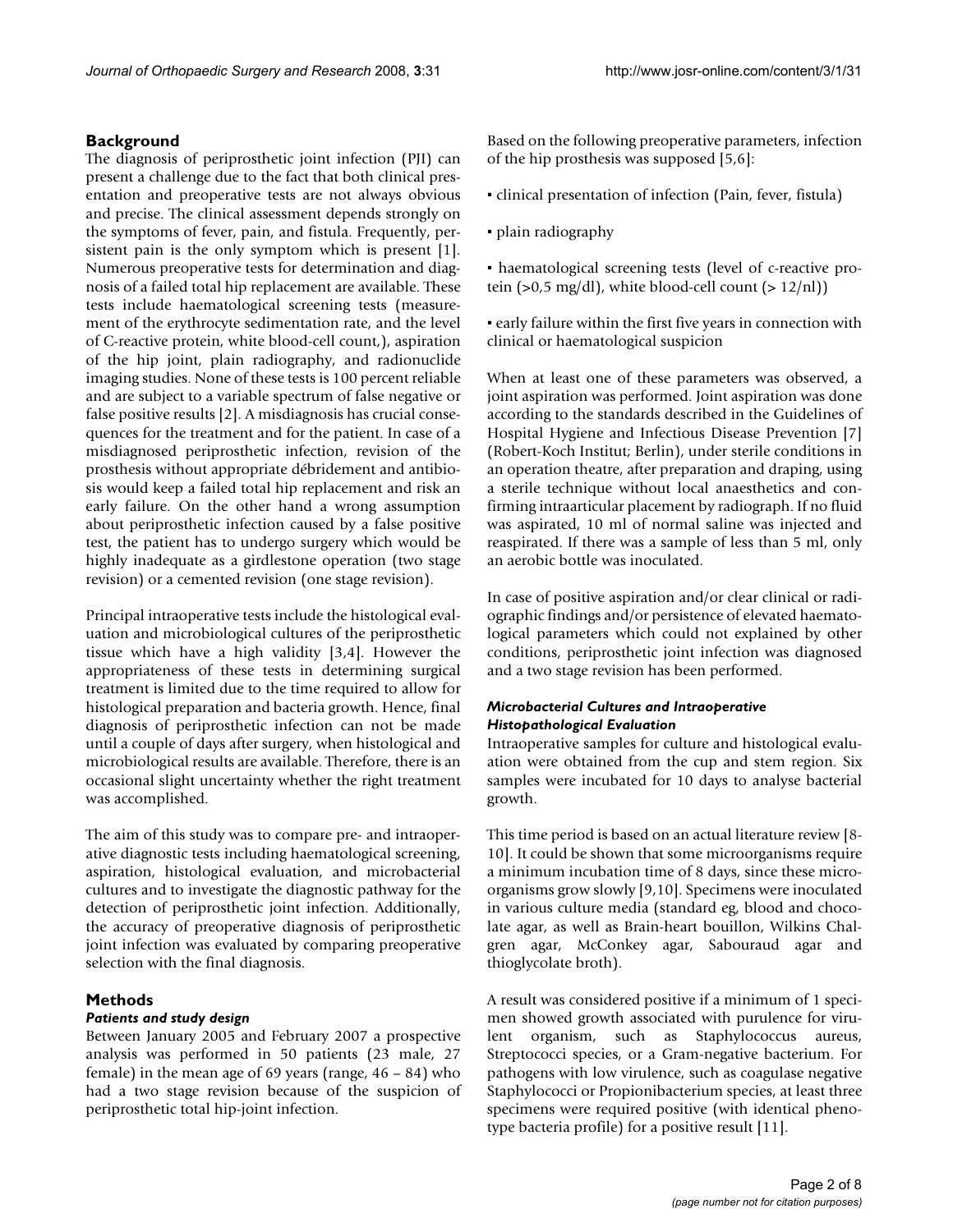The tissue samples for histopathological evaluation were immediately fixed in buffered formalin (4%). Paraffin block sections were obtained (5 μm slice-thickness, slide area 30  $\times$  25 mm) and were stained with haematoxylin and eosin. The slides were postoperatively studied under normal and polarised light microscopy. Evaluation was done using the histopathological classification of the periprosthetic interface membrane according to Krenn and Morawietz [3] (Table 1).

#### *Diagnosis of Infection*

The final diagnosis of infection was based on the interpretation of the clinical presentation and the preoperative and intraoperative findings rather than on a single test. The final diagnosis of infection was made when the patient met at least one of three criteria: an open wound or sinus in communication with the joint, a systemic infection with pain in the hip and purulent fluid within the joint, or a positive result on at least three tests (Table 2) whereas either histological evaluation or intraoperative cultures had to be positive [4].

Patients who had neither suspected preoperative signs (as open wound, sinus in communication with the joint, systemic infection with pain in the hip, purulent fluid within the joint) nor had positive results on intraoperative histopathological evaluation or cultures were not held for an infected joint prosthesis.

For the evaluation, the results of every single infection parameter were related to the final diagnosis. On the basis of this relation, sensitivity, specifity, positive and negative predictive values, and accuracy were calculated for each of the tests.

#### **Results**

A two stage revision was performed in 50 patients due to preoperative conspicuousness of clinical presentation and preoperative findings in terms of periprosthetic joint infection. After consideration of the intraoperative test results, final diagnose was made. In 37 patients (74 percent) a diagnosis of periprosthetic joint infection could be made definitely. The time between primary implantation

**Table 2: Pre- and intraoperative tests.** 

- Preoperative Tests
- Plain radiography
- Haematological screening tests (level of c-reactive protein (>0,5 mg/
- dl), white blood-cell count (> 12/nl)) - Aspiration
- 
- Intraoperative Tests
- Histopathological Evaluation
- Intraoperative Cultures

At least three of these tests had to be positive whereas either positive histopathological evaluation or positive intraoperative cultures had to be included.

and infection was also measured. In 18 of 37 patients (48.6%) periprosthetic joint infection was diagnosed within the first year after primary implantation, in 6 cases (16,2%) infection occurs between the first and third year and in 13 of 37 patients (35.2%) implant failure was diagnosed after three years. The minimum survival of the prosthesis was one month and the maximum survival was 17 years. In total 31 (62%) of the 50 patients had at least one revision before caused by aseptic/septic loosening, dislocation or wound healing deficits. All hip prostheses were total hip arthroplasties. An analysis of the type and frequency of infecting organisms was conducted and coagulase-negative Staphylococcus (CNS) was found to be the most common (Table 3).

Sensitivity, specificity, positive (PPV) and negative (NPV) predictive values, and accuracy for aspiration, intraoperative cultures, histopathology, C-reactive protein and white blood-cell count are shown in table 4. The histopathology yielded the highest accuracy (0.94) in identification of periprosthetic joint infection and correctly identified 35 of 37 infected joint prostheses (Sensitivity 0.94, specificity 0.94).

In 13 patients (26%) an infected joint prosthesis could not be confirmed postoperatively (table 5). All 13 patients had clear preoperative findings as pain, early failure, recurrent dislocations or previous revisions caused by

**Table 1: Definition of the histological types of periprosthetic membranes (Krenn and Morawietz et al.)**

| Type                                                                                                     | <b>Characteristics</b>                                                                                                           |
|----------------------------------------------------------------------------------------------------------|----------------------------------------------------------------------------------------------------------------------------------|
| Type I – Periprosthetic membrane of the wear particle induced type                                       | Infiltration of predominantly macrophages and multinuclear giant cells<br>containing PE particles                                |
| Type II – Periprosthetic membrane of the infectious type                                                 | Activated fibroblasts, proliferation of small blood vessels, oedema, and<br>inflammatory infiltrate of neutrophilic granulocytes |
| Type III – Periprosthetic membrane of the combined type                                                  | Combination of the histomorphological changes described for types I<br>and II                                                    |
| Type IV - Periprosthetic membrane of the indeterminate type<br>(non infected, non wear particle induced) | Connective tissue low in cells and rich in collagen fibres                                                                       |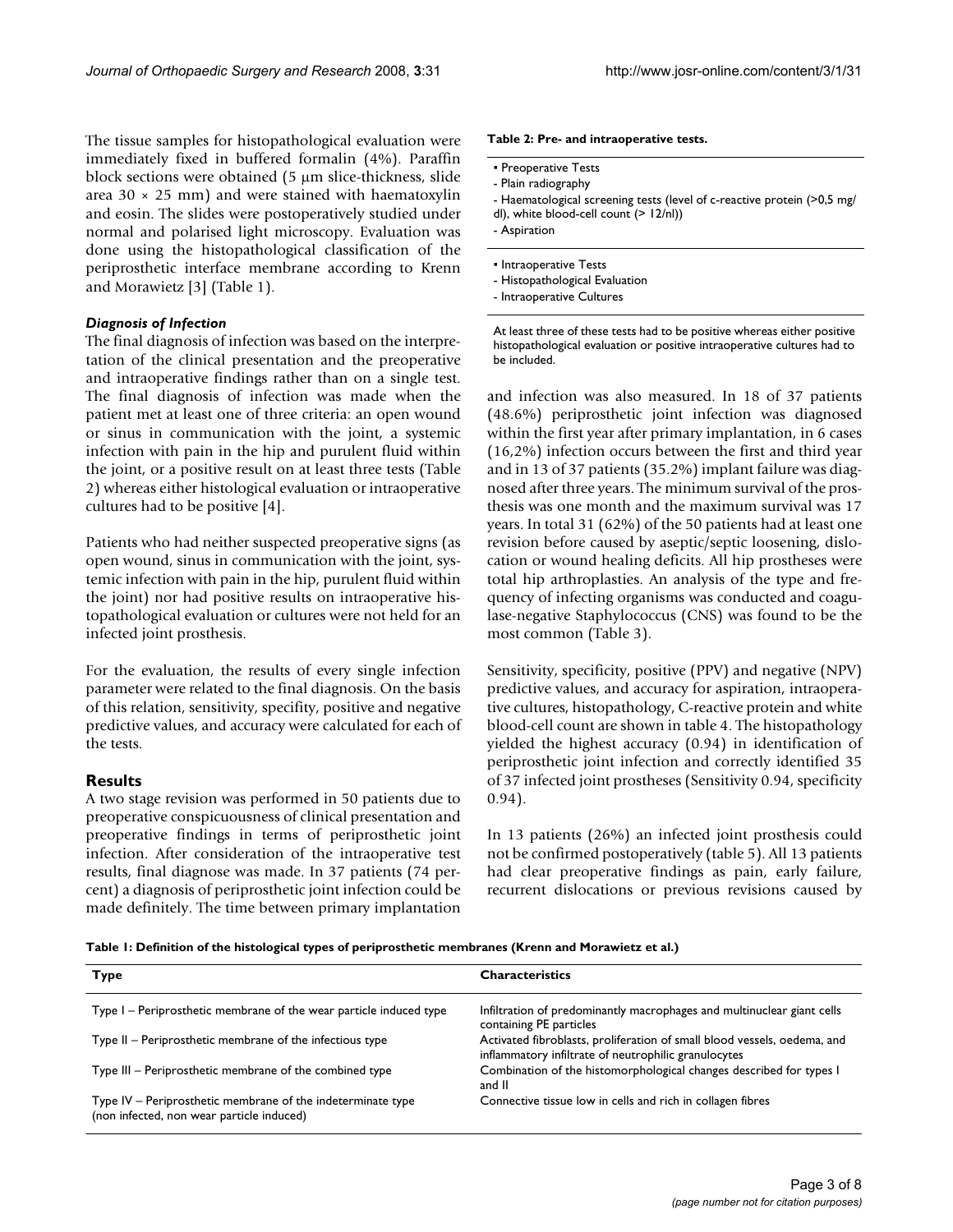**Table 3: Type and frequency of infecting organism**

| Organism                | <b>Frequency</b> | <b>Multiple existence</b> |
|-------------------------|------------------|---------------------------|
| <b>CNS</b>              | 13               | 6                         |
| Staph. epidermidis      | ıΩ               |                           |
| Staph. capitis          |                  |                           |
| Staph. haemolyticus     |                  |                           |
| Staphphylococcus aureus | ı٥               |                           |
| Enterococcus faecalis   |                  |                           |
| Propionibacteria        |                  |                           |
| <b>B</b> streptococcus  |                  | າ                         |
| E. coli                 |                  |                           |
| Pseudomonas aeruginosa  |                  |                           |
| <b>MRSA</b>             |                  |                           |

aseptic or septic loosening. None of them had an open wound, a fistula or purulent aspiration.

Six of these patients had a positive joint aspiration whereby 4 showed a growth of CNS, one Propionibacteria and one had E. coli. No pathogen was detected in six cases neither in joint aspiration nor in intraoperative culture. One patient had an intraoperative growth of CNS but showed neither elevated C-reactive protein nor a positive histopathological finding. C-reactive protein was elevated in 5 patients, 3 of them showed a growth in aspiration. In 9 of 13 cases histopathological metal or polyethylene wear particles could be found (type I) and in 3 cases an indifference type (type IV). One patient showed microscopically type III that is containing areas dominated by wear induced antibody reaction and areas with inflammatory reaction caused by granulocytes (lowgrade) but no other suspicious tests were present at this patient. One patient had a positive intraoperative culture and another positive histopathological result, but no other findings. Only three patients had neither elevated C-reactive protein, positive joint aspiration nor positive cultures and positive histological results but at these three patients, an early failure of the joint, persistent pain, previous revisions, recurrent dislocations, were preoperatively noticeable.

#### **Discussion**

The aim of this study was to investigate the accuracy of pre- and intraoperative diagnostic parameters of periprosthetic hip joint infection. Additionally a strategy of preoperative selection of patients with high suspicion of PJI was evaluated and compared with the final postoperative diagnosis.

A limitation of this study is that the study has no control group. This limitation is caused by the fact that there is a lack of a gold-standard definition of periprosthetic joint infection in the current literature. Periprosthetic joint infection is a multimodal process based on different causes and occurs in a variety of clinical presentations. Different diagnostic parameters are published with a broad range of sensitivity and specifity. The Diagnosis of PJI depends on several tests rather than on a single test. An additional problem is that some tests are only postoperatively available such a microbiological cultures or histopathological evaluation. Therefore the preselection of patients with a high suspicion of periprosthetic joint infection is a vast challenge.

In this study the histopathological investigation turns out as a very practical and valid diagnostic tool for intraoperative detection of periprosthetic joint infection with a high sensitivity (0.95) and specificity (0.92). Because of detailed histopathological and polarised characterisation of the periprosthetic interface membrane the clarification whether loosening is due to bacterial infection or not is very precise. A harvesting of tissue samples was possible in all cases. Caused by the study design, tissue samples were only taken in patients with clinical or anamnestic suspicion of infection. A recently published study by Morawietz et al, in which 370 periprosthetic membranes from revision surgery were analyzed, could be shown, that most of the samples (94.9%) were suitable for histological classification [3]. A differentiation of infected and noninfected loosening was well possible. A discrepancy between microbiological and histological findings was found in only 10.7% of the cases.

In 28 of the 37 septic prostheses (75%) the histological and microbiological results were concordant. Similar investigations found a concordance of 89 percent (155/ 174) [3]. This fact raises the question as to whether microbiological culture or histological examinations are more valid with respect to sensitivity and specificity. Both tests

**Table 4: Sensitivity, specificity, positive (PPV) and negative (NPV) predictive values, and accuracy for each of the tests are shown.**

|                    | <b>Aspiration</b> | <i>Intraoperative</i><br><b>Cultures</b> | Histopathology | C-reactive<br>protein | White blood-cell<br>count |
|--------------------|-------------------|------------------------------------------|----------------|-----------------------|---------------------------|
| <b>Sensitivity</b> | 0.57              | 0.78                                     | 0.95           | 0.95                  | 0.14                      |
| <b>Specificity</b> | 0.5               | 0.92                                     | 0.92           | 0.62                  | 0.92                      |
| <b>PPV</b>         | 0.78              | 0.96                                     | 0.97           | 0.88                  | 0.83                      |
| <b>NPV</b>         | 0.29              | 0.63                                     | 0.86           | 0.80                  | 0.29                      |
| <b>Accuracy</b>    | 0.54              | 0.82                                     | 0.94           | 0.86                  | 0.34                      |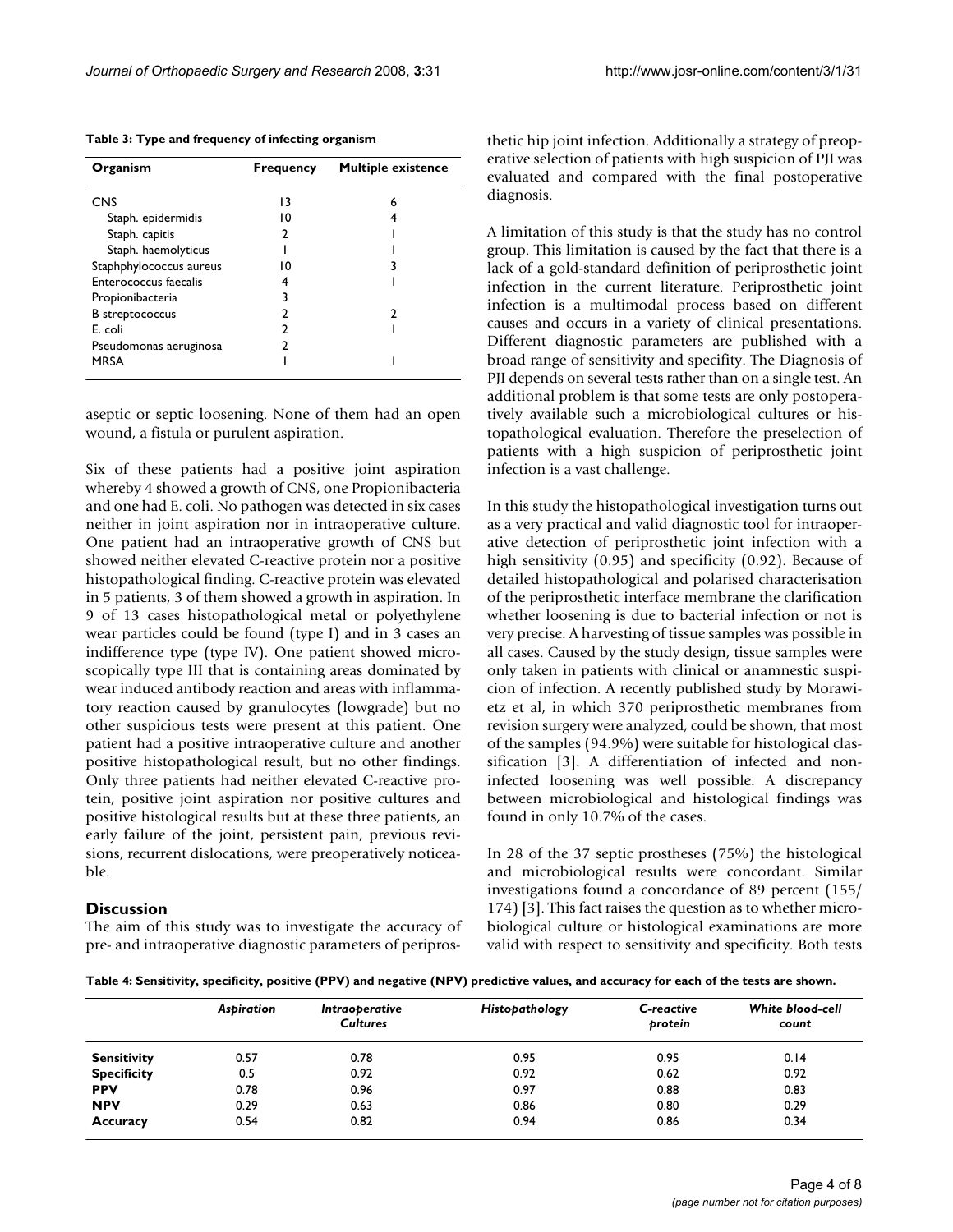|                 | pain, radiogr. loosening                                           |            |            |    |              |   |                               |
|-----------------|--------------------------------------------------------------------|------------|------------|----|--------------|---|-------------------------------|
|                 |                                                                    | E. coli    |            | IV | 0.95         | 2 | lowgrade                      |
|                 | Pain Metal/metal                                                   | <b>CNS</b> |            |    | 0.6          |   | metalosis wear (ME) lowegrade |
| 3               | Pain, Radiogr. loosening, chronic<br>bronchitis                    | <b>CNS</b> |            |    | 8.5          |   | wear (PE+ME) lowgrade         |
| 4               | Early failure with in 2 years<br>persistent pain since surgery     | Propioni   |            | IV |              |   | lowgrade                      |
| 5               | persistent pain                                                    | <b>CNS</b> |            |    |              |   | wear (PE) lowgrade            |
| 6               | pain                                                               | <b>CNS</b> |            |    |              |   | wear (PE) lowgrade            |
|                 | stem breakage prev. sept. revision                                 | n.a.       | <b>CNS</b> |    |              |   | metallosis lowgrade           |
| 8               | Persistent pain Previous septic<br>revision                        |            |            | Ш  |              |   | lowgrade                      |
| 9               | Early failure after stem revision by<br>periprosthetic fracture    |            |            | IV |              |   | Pseudarthrose                 |
| $\overline{10}$ | Pain Recurrent dislocations<br>Previous septic revision            |            |            |    |              | 6 | wear (PE)                     |
| П               | Pain recurrent dislocations Metal/<br>metal Failure within 5 years |            |            |    |              |   | metallosis wear (ME)          |
| 12              | Pain Recurrent dislocation Early<br>failure within 5 years         |            |            |    | 2.9          | 4 | wear (PE)                     |
| $\overline{13}$ | Pain, radiogr. loosening                                           |            |            |    | $\mathsf{L}$ |   | wear (PE+ME)                  |

**Table 5: Pre- and Intraoperative Parameter of patients PJI could not be confirmed postoperatively CNS:** 

Coagulase negative Staphylococcus; PE: Polyethylen; E. coli: Escherichia coli; ME: metal

(PE: polyethylene, ME: metal, CNS: Coagulase-negative Staphylococcus species, Propioni: Propionibacteria, n.a.: no aspiration)

have there individual pitfalls as inappropriate incubation time, previous antimicrobial therapy given to the patient, contamination in terms of cultures or e.g. insufficient preparation of the tissue samples.

To improve the results of histological diagnosis, the surgical pathologist should be provided with additional clinical data, such as the lifetime of the prosthesis, type of fixation, relevant records on clinical pathology, and microbiological findings by the orthopaedic surgeon. This information would help the pathologist interpret results of histopathological samples. Caused by the necessity of tissue sample preparation, an intraoperative statement of the pathologist was not possible in this study. It should be proofed whether the classification system of periprosthetic interface membrane is applicable to frozen section or preoperative biopsy of the neocapsule because a pre- or direct intraoperative test result would be a worthwhile effort. Despite the fact, that the neocapsule is not responsible for loosening, it is generally accepted that the changes in histological appearance are very similar in these different tissue specimens in the same patient caused by interaction of the new joint space with the periprosthetic space [12-14].

Intraoperative cultures are a crucial parameter in diagnosis of PJI and therefore cultures are frequently used as the gold standard to which every other diagnostic parameter is correlated [2,4]. Without correct detection and identification of microorganisms the final diagnosis is ambiguous and adequate antibiotic treatment may not be realized. However, in literature intraoperative cultures have a broad range of sensitivity (range 0.65 to 0.94 (0.78 in this study)) and specificity (range 0.71 to 1.0) (0.92 in this study)) depending on the definition of infection and they are subjected to a variable rate of false positive and negative results [4]. In this study tissue cultures yielded a false result in 8 (16%) of 50 patients (seven false-negative results (14%) and 1 false-positive result (2%)) what is similar to results reported in the literature [12,15,16]. Inadequate incubation time, inappropriate choice of media and antimicrobial therapy, as well as sample contamination from human skin flora are responsible for false-negative or false-positive results. Such problems reduce the level of significance of microbiological culture methods, and have been pointed out in several studies [12,15-18]. It has been reported that, due to the small numbers and low metabolism of bacteria involved in periprosthetic infections generally increase the time needed to resuscitate them [17,18]. Therefore, the growth period should be extended to increase the detection rate of infectious bacteria in excised tissue samples. It could be shown that some microorganisms require a minimum incubation time of 8 days, since these microorganisms grow slowly [10].

Furthermore, it has been emphasized, to improve the hospital culturing of tissue samples, at least eight tissue samples should be taken from different sites in the operative field [19]. Recent studies criticise that traditionally stand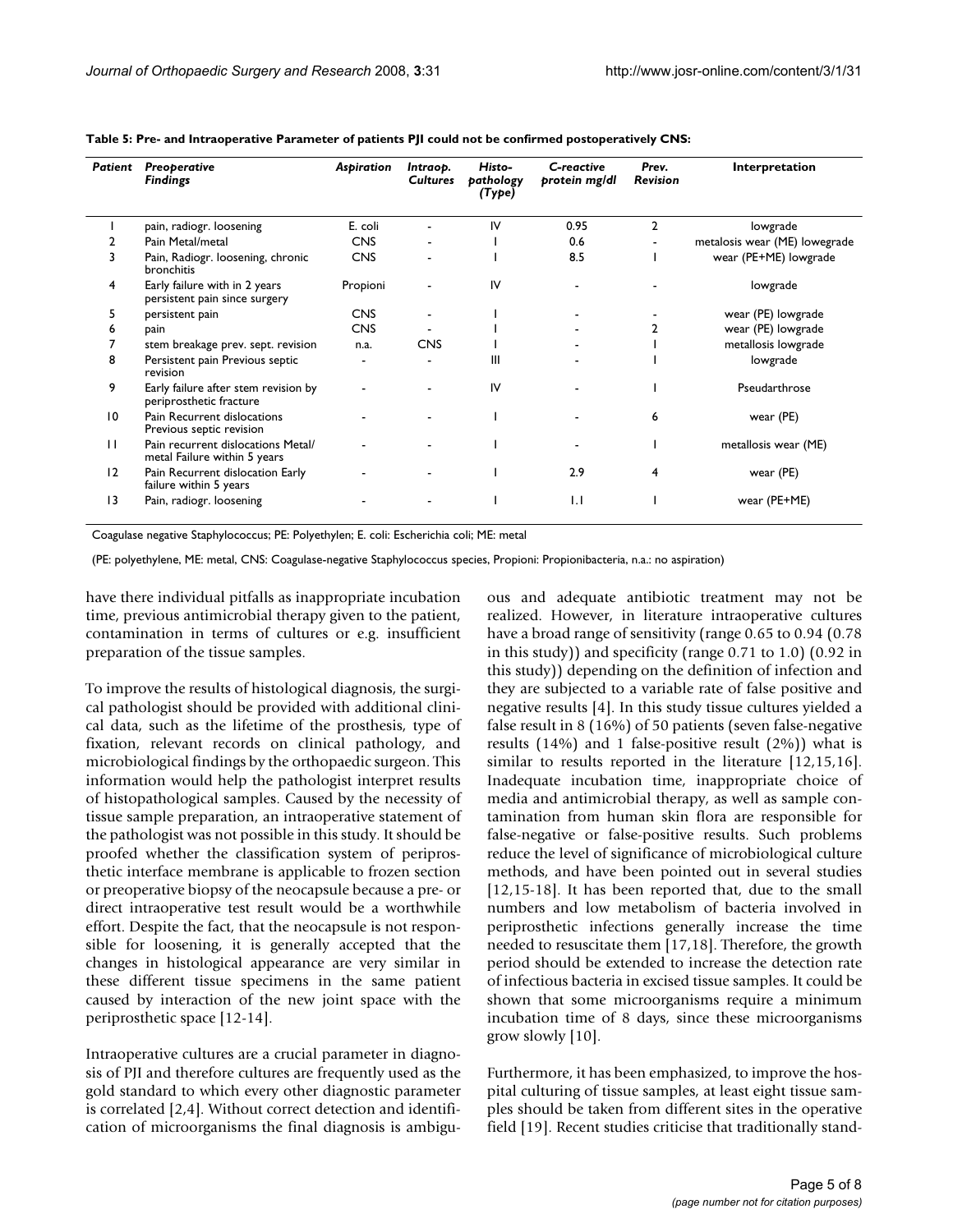ard diagnostic tests are designed for examining planktonic bacteria and those that are adequate for detecting of sepsis-related pathogens without involvement of foreign material; therefore a significant number of infections of orthopaedic devices may remain undetected [9,17]. The nutrient media and isolation procedures do not provide the requisite conditions for recovering such bacteria in culture.

In this study, preoperative hip aspiration had a low sensitivity (0.57) and specificity (0.5), indicating that indolent joint infection cannot be diagnosed on the basis of aspiration alone. However, it may be the most suitable preoperative tool to provide preoperative information, such as the identity of the infecting organism and it sensitivity to antibiotics [20]. In the literature, preoperative joint aspiration for detecting PJI has a broad range of values of sensitivity varying between 0.11 and 1.00 and specificity varying from 0.78 to 1.00 [2,6,21] certainly depending on the different technique or definition of infection.

Most critical issue in hip aspiration is a high false-positive 6/50 12% and false-negative 14/50 28% rate due to contamination at the time of aspiration or in the microbiology laboratory or false-negative rate due to low concentrations of organisms, delay in transport or inoculating the sample. The inability to aspirate fluid and subsequent washout with saline may contribute to samples with low concentration.

Microorganisms involved in infections of orthopaedic devices are highly adapted on the implant or in the bonecement interphase, adhering to the environment of the in vivo biofilm, but not planktonic in the synovia and therefore join aspiration may be insufficient [9,17,22].

Our results demonstrate that hip aspiration is only of assistance if there is any conspicuous preoperative sign such as an open wound or sinus in communication with the joint or in case of elevated C-reactive protein which could not be explained by other conditions what is corresponding to the experience of other authors [2].

An elevated C-reactive protein which could not be explained by other conditions highly indicates a PJI especially if there is evidence from clinical or radiographic examination.

In the literature, values of sensitivity and specificity range from 0.61 to 1.0 and from 0.81 to 1.0 [2,4,23,24]. In general, C-reactive protein is a relevant parameter in diagnosing PJI and the elevation of C-reactive protein is a prerequisite to joint aspiration.

Another recommended blood parameter in detection of periprosthetic hip joint infection is the erythrocyte sedimentation rate. In this study we focused our investigation only on the C-reactive protein. Our decision to concentrate on C-reactive protein was reinforced by the fact that the C-reactive protein level increases from normal values to reach maximum values within 24 hours after surgery and then returns to trace amounts in approximately two to three weeks [25,26]. The erythrocyte sedimentation rate may remain elevated for months after an uncomplicated total hip replacement [24]. Therefore, the ability of the Creactive protein level to return to normal much faster than the erythrocyte sedimentation rate enables it to be a more sensitive indicator of infection, particularly in the early postoperative period.

Definitely postoperative infection could not be confirmed in 13 patients, although there were clear preoperative findings which highly indicated PJI. None of them had an open wound, a fistula or purulent aspiration.

In 6 of these 13 patients the preoperative suspicion of PJI was reinforced by a positive preoperative hip aspiration. But intraoperative microbiological cultures and histopathological results could not confirm the positive results of preoperative aspiration at these patients. It has to assume that aspiration results were false positive.

Also a two stage revision was performed in the remaining 7 patients even though preoperative aspiration was negative. Conspicuous clinical signs like previous septical revision (3 cases), early failure within 5 years  $(n = 3)$ , and unclear elevated C-reactive protein in connection with persistent hip pain  $(n = 1)$  led to septical revision procedure as a precaution not to overlook a creeping infection.

Obviously, there is a difference between the preoperative suspicion of PJI (depending on the clinical presentation and the evaluation of the consultant) and the final postoperative diagnosis that could be made by consideration of all pre- and intraoperative test results. This raises the question of whether the consultant is too prudent in diagnosing PJI or the final definition of PJI is not precise enough or the diagnosis parameters are too insensitive. In consideration of the fact that a miss diagnosed periprosthetic joint infection may have serious consequences for the patient, a minimum of over diagnosed and over treatment is tolerable. Moreover, in case of negative intraoperative test results and absence of fistula, open wound or purulent aspiration, reimplantation would be performed earlier (as soon as test results come up) than it is usual in the standard two stage revision procedure. Negative effects of a two stage revision like muscles atrophy, immobilisation, contractures and leg length differences will be limited to minimum. On the other hand, the relative high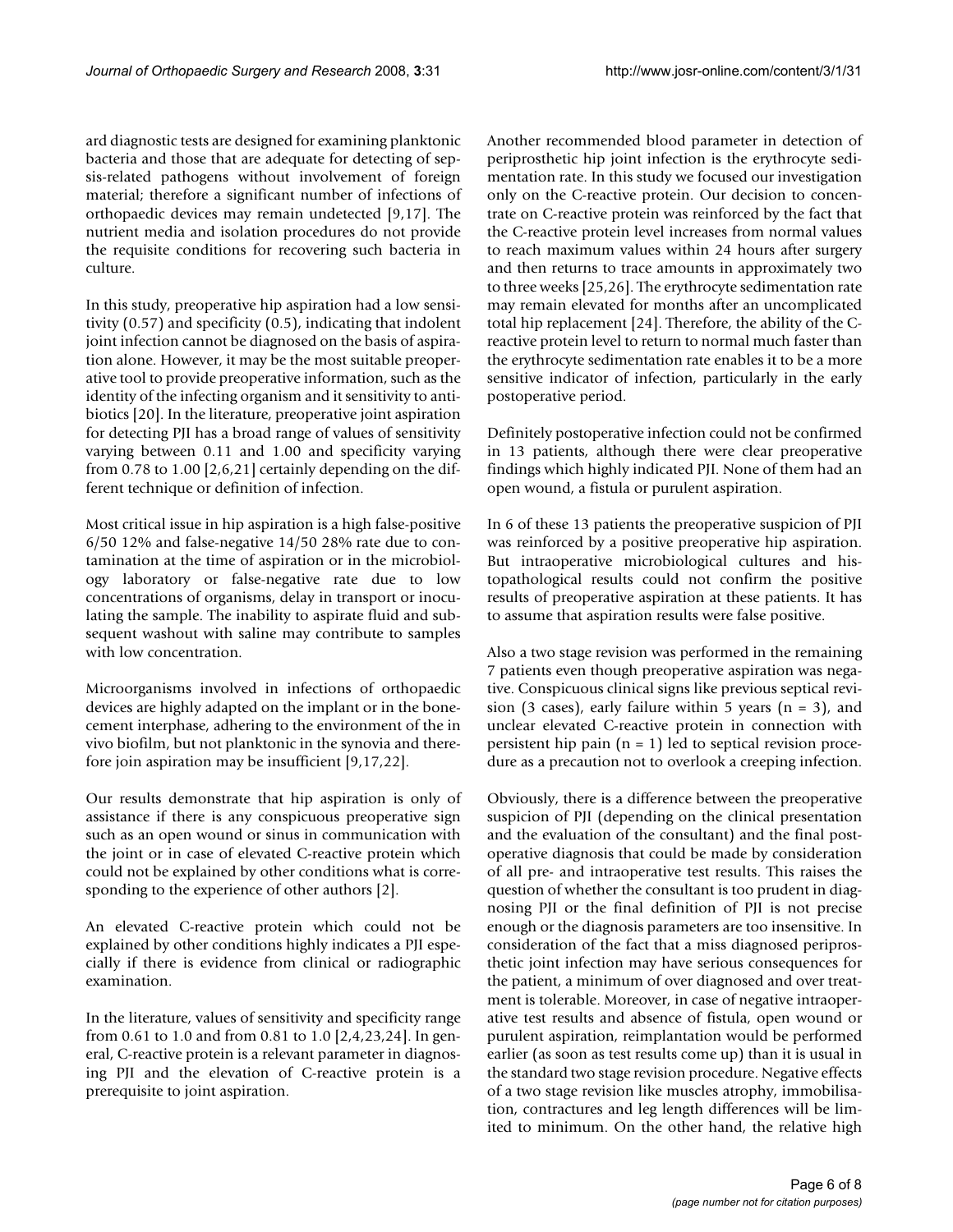number of patients drop out of the diagnosis pattern, could be explained through the definition of PJI. For definition of PJI we tried to include both, clinical presentation and pre/intraoperative test results, similar to the definition of Spangehl et al and Giulieri et al, to obtain a diversified diagnostic pattern [4,27]. But nevertheless, all tests are subjected to a certain rate of false positive and false negative test results, as this and other studies have shown. To obtain highest accuracy in diagnosis of PJI and to improve the detection rate, an exact implementation and interpretation of each single diagnostic test is crucial. Improvements in the technique of joint aspiration, reported by Ali et al, appropriate incubation time of the cultures, the correct choice of media, and stopping previous antimicrobial therapy in advance, are all important points [6]. However, it is recommended that joint aspiration should not be performed, if there is no elevation of C – reactive protein, or clear clinical or radiological signs. Other reasons for elevation of C – reactive protein should be excluded.

Recent investigations have pioneered new techniques for detection of PJI. A notable success in detection of prosthetic hip infection at revision arthroplasty could be achieved by Immunofluorescence Microscopy, Polymerase Chain Reaction (PCR), by analysis of explanted prostheses surfaces and by confocal laser scanning microscopy [18,28,29]. However, it remains to be seen if these new techniques can be established in clinical practice.

### **Conclusion**

Although periprosthetic joint infection is a well known complication in orthopedics, this study indicates that the detection of PJI is still a challenge in clinical practice. Preand intraoperative parameters are subjected to a variety rate of false negative and false positive test results which influences the accuracy of the final diagnosis. In this investigation a discrepancy between the preoperative suspicion of PJI and the final postoperative diagnosis was found that implies in some cases a slight uncertainty in whether loosening is due to bacterial infection or not.

Additionally, one of the most essential facts of this examination is the evidence of the high accuracy of the histopathological classification of the periprosthetic interface membrane in detection of PJI. This classification system proves as a very practical diagnostic tool in detection of periprosthetic joint infection, with both a high sensitivity and specificity.

#### **References**

- 1. Bozic KJ, Rubash HE: **The painful total hip replacement.** *Clinical orthopaedics and related research* 2004:18-25.
- 2. Bernard L, Lubbeke A, Stern R, Bru JP, Feron JM, Peyramond D, Denormandie P, Arvieux C, Chirouze C, Perronne C, Hoffmeyer P: **Value of preoperative investigations in diagnosing prosthetic [joint infection: retrospective cohort study and literature](http://www.ncbi.nlm.nih.gov/entrez/query.fcgi?cmd=Retrieve&db=PubMed&dopt=Abstract&list_uids=15307559)**

**[review.](http://www.ncbi.nlm.nih.gov/entrez/query.fcgi?cmd=Retrieve&db=PubMed&dopt=Abstract&list_uids=15307559)** *Scandinavian journal of infectious diseases* 2004, **36(6- 7):**410-416.

- 3. Morawietz L, Classen RA, Schroder JH, Dynybil C, Perka C, Skwara A, Neidel J, Gehrke T, Frommelt L, Hansen T, Otto M, Barden B, Aigner T, Stiehl P, Schubert T, Meyer-Scholten C, Konig A, Strobel P, Rader CP, Kirschner S, Lintner F, Ruther W, Bos I, Hendrich C, Kriegsmann J, Krenn V: **[Proposal for a histopathological consen](http://www.ncbi.nlm.nih.gov/entrez/query.fcgi?cmd=Retrieve&db=PubMed&dopt=Abstract&list_uids=16731601)[sus classification of the periprosthetic interface membrane.](http://www.ncbi.nlm.nih.gov/entrez/query.fcgi?cmd=Retrieve&db=PubMed&dopt=Abstract&list_uids=16731601)** *Journal of clinical pathology* 2006, **59(6):**591-597.
- 4. Spangehl MJ, Masri BA, O'Connell JX, Duncan CP: **Prospective analysis of preoperative and intraoperative investigations for the diagnosis of infection at the sites of two hundred and two revision total hip arthroplasties.** *TJ Bone Joint Surg Am* 1999, **81(5):**672-683.
- 5. Fehring TK, Cohen B: **[Aspiration as a guide to sepsis in revision](http://www.ncbi.nlm.nih.gov/entrez/query.fcgi?cmd=Retrieve&db=PubMed&dopt=Abstract&list_uids=8872573) [total hip arthroplasty.](http://www.ncbi.nlm.nih.gov/entrez/query.fcgi?cmd=Retrieve&db=PubMed&dopt=Abstract&list_uids=8872573)** *The Journal of arthroplasty* 1996, **11(5):**543-547.
- Ali F, Wilkinson JM, Cooper JR, Kerry RM, Hamer AJ, Norman P, Stockley I: **[Accuracy of joint aspiration for the preoperative](http://www.ncbi.nlm.nih.gov/entrez/query.fcgi?cmd=Retrieve&db=PubMed&dopt=Abstract&list_uids=16520210) [diagnosis of infection in total hip arthroplasty.](http://www.ncbi.nlm.nih.gov/entrez/query.fcgi?cmd=Retrieve&db=PubMed&dopt=Abstract&list_uids=16520210)** *The Journal of arthroplasty* 2006, **21(2):**221-226.
- 7. **Anlage 5.1.** In *Richtlinie für Krankenhaushygiene und Infektionsprävention* Edited by: Berlin RKI. Munich , Urban und Fischer Verlag; 2003:7–8.
- 8. Lutz MF, Berthelot P, Fresard A, Cazorla C, Carricajo A, Vautrin AC, Fessy MH, Lucht F: **[Arthroplastic and osteosynthetic infections](http://www.ncbi.nlm.nih.gov/entrez/query.fcgi?cmd=Retrieve&db=PubMed&dopt=Abstract&list_uids=16328558)** [due to Propionibacterium acnes: a retrospective study of 52](http://www.ncbi.nlm.nih.gov/entrez/query.fcgi?cmd=Retrieve&db=PubMed&dopt=Abstract&list_uids=16328558)<br>cases, 1995-2002. Eur / Clin Microbiol Infect Dis 2005, **[cases, 1995-2002.](http://www.ncbi.nlm.nih.gov/entrez/query.fcgi?cmd=Retrieve&db=PubMed&dopt=Abstract&list_uids=16328558)** *Eur J Clin Microbiol Infect Dis* 2005, **24(11):**739-744.
- 9. Zimmerli W, Trampuz A, Ochsner PE: **[Prosthetic-joint infections.](http://www.ncbi.nlm.nih.gov/entrez/query.fcgi?cmd=Retrieve&db=PubMed&dopt=Abstract&list_uids=15483283)** *The New England journal of medicine* 2004, **351(16):**1645-1654.
- 10. Gunthard H, Hany A, Turina M, Wust J: **[Propionibacterium acnes](http://www.ncbi.nlm.nih.gov/entrez/query.fcgi?cmd=Retrieve&db=PubMed&dopt=Abstract&list_uids=7883897) [as a cause of aggressive aortic valve endocarditis and impor](http://www.ncbi.nlm.nih.gov/entrez/query.fcgi?cmd=Retrieve&db=PubMed&dopt=Abstract&list_uids=7883897)[tance of tissue grinding: case report and review.](http://www.ncbi.nlm.nih.gov/entrez/query.fcgi?cmd=Retrieve&db=PubMed&dopt=Abstract&list_uids=7883897)** *Journal of clinical microbiology* 1994, **32(12):**3043-3045.
- 11. Widmer AF: **[New developments in diagnosis and treatment of](http://www.ncbi.nlm.nih.gov/entrez/query.fcgi?cmd=Retrieve&db=PubMed&dopt=Abstract&list_uids=11486305) [infection in orthopedic implants.](http://www.ncbi.nlm.nih.gov/entrez/query.fcgi?cmd=Retrieve&db=PubMed&dopt=Abstract&list_uids=11486305)** *Clin Infect Dis* 2001, **33 Suppl 2:**S94-106.
- 12. Pandey R, Drakoulakis E, Athanasou NA: **[An assessment of the](http://www.ncbi.nlm.nih.gov/entrez/query.fcgi?cmd=Retrieve&db=PubMed&dopt=Abstract&list_uids=10396239) [histological criteria used to diagnose infection in hip revision](http://www.ncbi.nlm.nih.gov/entrez/query.fcgi?cmd=Retrieve&db=PubMed&dopt=Abstract&list_uids=10396239) [arthroplasty tissues.](http://www.ncbi.nlm.nih.gov/entrez/query.fcgi?cmd=Retrieve&db=PubMed&dopt=Abstract&list_uids=10396239)** *Journal of clinical pathology* 1999, **52(2):**118-123.
- 13. Bos I: **[\[Tissue reactions around loosened hip joint endopros](http://www.ncbi.nlm.nih.gov/entrez/query.fcgi?cmd=Retrieve&db=PubMed&dopt=Abstract&list_uids=11766632)[theses. A histological study of secondary capsules and inter](http://www.ncbi.nlm.nih.gov/entrez/query.fcgi?cmd=Retrieve&db=PubMed&dopt=Abstract&list_uids=11766632)[face membranes\].](http://www.ncbi.nlm.nih.gov/entrez/query.fcgi?cmd=Retrieve&db=PubMed&dopt=Abstract&list_uids=11766632)** *Der Orthopade* 2001, **30(11):**881-889.
- 14. Urban RM, Jacobs JJ, Gilbert JL, Galante JO: **[Migration of corrosion](http://www.ncbi.nlm.nih.gov/entrez/query.fcgi?cmd=Retrieve&db=PubMed&dopt=Abstract&list_uids=8077264) [products from modular hip prostheses. Particle microanaly](http://www.ncbi.nlm.nih.gov/entrez/query.fcgi?cmd=Retrieve&db=PubMed&dopt=Abstract&list_uids=8077264)[sis and histopathological findings.](http://www.ncbi.nlm.nih.gov/entrez/query.fcgi?cmd=Retrieve&db=PubMed&dopt=Abstract&list_uids=8077264)** *J Bone Joint Surg Am* 1994, **76(9):**1345-1359.
- 15. Peersman G, Laskin R, Davis J, Peterson M: **[Infection in total knee](http://www.ncbi.nlm.nih.gov/entrez/query.fcgi?cmd=Retrieve&db=PubMed&dopt=Abstract&list_uids=11716377) [replacement: a retrospective review of 6489 total knee](http://www.ncbi.nlm.nih.gov/entrez/query.fcgi?cmd=Retrieve&db=PubMed&dopt=Abstract&list_uids=11716377) [replacements.](http://www.ncbi.nlm.nih.gov/entrez/query.fcgi?cmd=Retrieve&db=PubMed&dopt=Abstract&list_uids=11716377)** *Clin Orthop Relat Res* 2001:15-23.
- 16. von Eiff C, Bettin D, Proctor RA, Rolauffs B, Lindner N, Winkelmann W, Peters G: **[Recovery of small colony variants of Staphyloco](http://www.ncbi.nlm.nih.gov/entrez/query.fcgi?cmd=Retrieve&db=PubMed&dopt=Abstract&list_uids=9402396)[ccus aureus following gentamicin bead placement for osteo](http://www.ncbi.nlm.nih.gov/entrez/query.fcgi?cmd=Retrieve&db=PubMed&dopt=Abstract&list_uids=9402396)[myelitis.](http://www.ncbi.nlm.nih.gov/entrez/query.fcgi?cmd=Retrieve&db=PubMed&dopt=Abstract&list_uids=9402396)** *Clin Infect Dis* 1997, **25(5):**1250-1251.
- 17. Ince A, Rupp J, Frommelt L, Katzer A, Gille J, Lohr JF: **[Is "aseptic"](http://www.ncbi.nlm.nih.gov/entrez/query.fcgi?cmd=Retrieve&db=PubMed&dopt=Abstract&list_uids=15578358) [loosening of the prosthetic cup after total hip replacement](http://www.ncbi.nlm.nih.gov/entrez/query.fcgi?cmd=Retrieve&db=PubMed&dopt=Abstract&list_uids=15578358) due to nonculturable bacterial pathogens in patients with [low-grade infection?](http://www.ncbi.nlm.nih.gov/entrez/query.fcgi?cmd=Retrieve&db=PubMed&dopt=Abstract&list_uids=15578358)** *Clin Infect Dis* 2004, **39(11):**1599-1603.
- 18. Neut D, van Horn JR, van Kooten TG, van der Mei HC, Busscher HJ: **[Detection of biomaterial-associated infections in orthopae](http://www.ncbi.nlm.nih.gov/entrez/query.fcgi?cmd=Retrieve&db=PubMed&dopt=Abstract&list_uids=12897618)[dic joint implants.](http://www.ncbi.nlm.nih.gov/entrez/query.fcgi?cmd=Retrieve&db=PubMed&dopt=Abstract&list_uids=12897618)** *Clin Orthop Relat Res* 2003:261-268.
- 19. Atkins BL, Bowler IC: **[The diagnosis of large joint sepsis.](http://www.ncbi.nlm.nih.gov/entrez/query.fcgi?cmd=Retrieve&db=PubMed&dopt=Abstract&list_uids=9868617)** *The Journal of hospital infection* 1998, **40(4):**263-274.
- 20. Hughes SP, Dash CH, Benson MK, Field CA: **[Infection following](http://www.ncbi.nlm.nih.gov/entrez/query.fcgi?cmd=Retrieve&db=PubMed&dopt=Abstract&list_uids=633200) [total hip replacement and the possible prophylactic role of](http://www.ncbi.nlm.nih.gov/entrez/query.fcgi?cmd=Retrieve&db=PubMed&dopt=Abstract&list_uids=633200) [cephaloridine.](http://www.ncbi.nlm.nih.gov/entrez/query.fcgi?cmd=Retrieve&db=PubMed&dopt=Abstract&list_uids=633200)** *Journal of the Royal College of Surgeons of Edinburgh* 1978, **23(1):**9-12.
- 21. Patel D, Karchmer A, Harris HW: **Role of preoperative aspiration of the hip prior to total hip replacement.** *The Hip* 1976:219-223.
- 22. Costerton JW, Stewart PS, Greenberg EP: **Bacterial biofilms: a common cause of persistent infections.** *Science (New York, NY* 1999, **284(5418):**1318-1322.